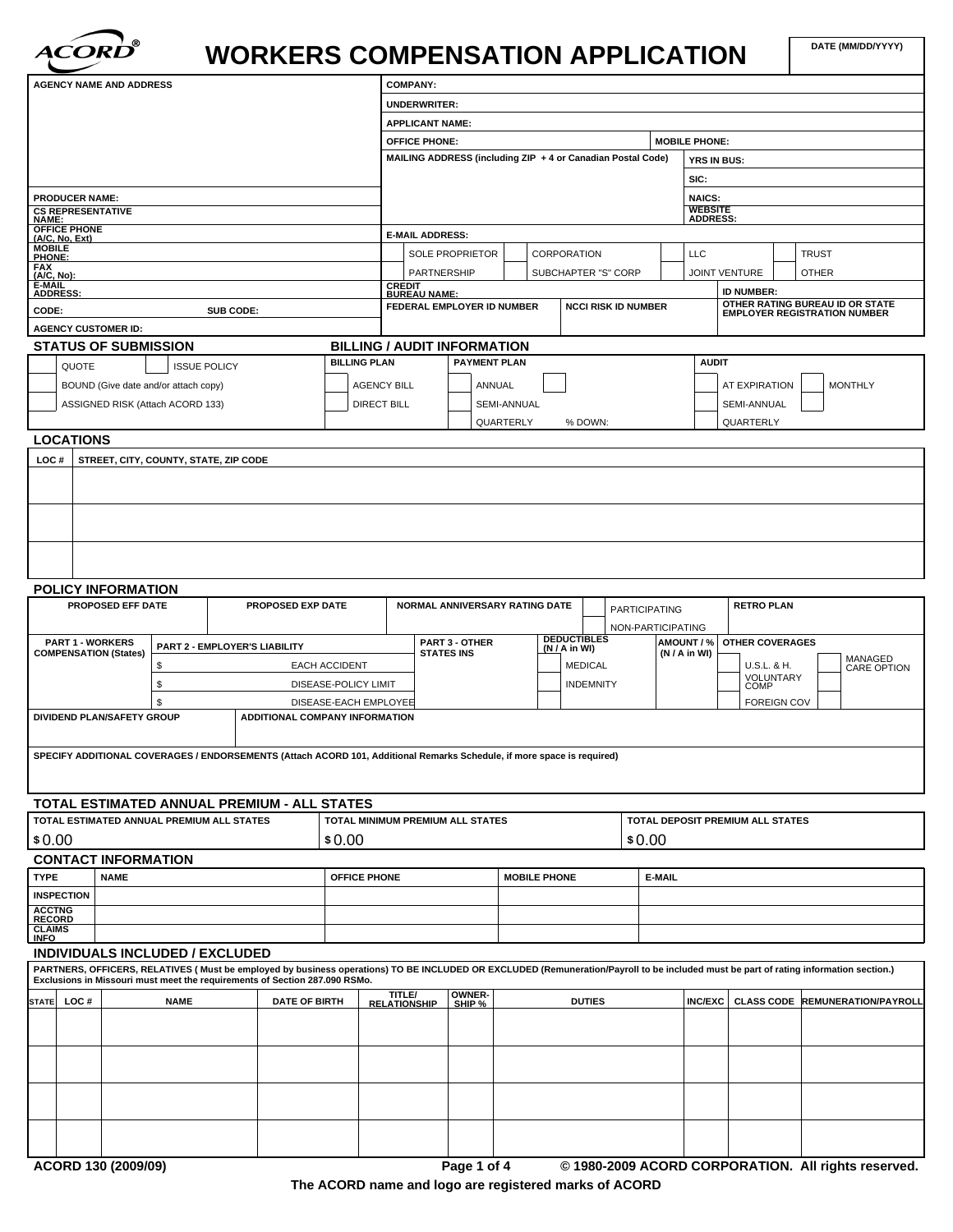|      |                                    |                      | <b>STATE RATING WORKSHEET</b>                                 |                     |                             |            |              |                                                                   |             |                                                            |  |
|------|------------------------------------|----------------------|---------------------------------------------------------------|---------------------|-----------------------------|------------|--------------|-------------------------------------------------------------------|-------------|------------------------------------------------------------|--|
|      |                                    |                      | FOR MULTIPLE STATES, ATTACH AN ADDITIONAL PAGE 2 OF THIS FORM |                     |                             |            |              |                                                                   |             |                                                            |  |
|      | <b>RATING INFORMATION - STATE:</b> |                      |                                                               |                     |                             |            |              |                                                                   |             |                                                            |  |
| LOC# | <b>CLASS CODE</b>                  | <b>DESCR</b><br>CODE | CATEGORIES, DUTIES, CLASSIFICATIONS                           | <b>FULL</b><br>TIME | # EMPLOYEES<br>PART<br>TIME | <b>SIC</b> | <b>NAICS</b> | <b>ESTIMATED ANNUAL</b><br><b>REMUNERATION/</b><br><b>PAYROLL</b> | <b>RATE</b> | <b>ESTIMATED</b><br><b>ANNUAL MANUAL</b><br><b>PREMIUM</b> |  |
|      |                                    |                      |                                                               |                     |                             |            |              |                                                                   |             |                                                            |  |
|      |                                    |                      |                                                               |                     |                             |            |              |                                                                   |             |                                                            |  |
|      |                                    |                      |                                                               |                     |                             |            |              |                                                                   |             |                                                            |  |
|      |                                    |                      |                                                               |                     |                             |            |              |                                                                   |             |                                                            |  |
|      |                                    |                      |                                                               |                     |                             |            |              |                                                                   |             |                                                            |  |
|      |                                    |                      |                                                               |                     |                             |            |              |                                                                   |             |                                                            |  |
|      |                                    |                      |                                                               |                     |                             |            |              |                                                                   |             |                                                            |  |
|      |                                    |                      |                                                               |                     |                             |            |              |                                                                   |             |                                                            |  |
|      |                                    |                      |                                                               |                     |                             |            |              |                                                                   |             |                                                            |  |
|      |                                    |                      |                                                               |                     |                             |            |              |                                                                   |             |                                                            |  |
|      |                                    |                      |                                                               |                     |                             |            |              |                                                                   |             |                                                            |  |
|      |                                    |                      |                                                               |                     |                             |            |              |                                                                   |             |                                                            |  |
|      |                                    |                      |                                                               |                     |                             |            |              |                                                                   |             |                                                            |  |
|      |                                    |                      |                                                               |                     |                             |            |              |                                                                   |             |                                                            |  |
|      |                                    |                      |                                                               |                     |                             |            |              |                                                                   |             |                                                            |  |
|      |                                    |                      |                                                               |                     |                             |            |              |                                                                   |             |                                                            |  |
|      |                                    |                      |                                                               |                     |                             |            |              |                                                                   |             |                                                            |  |

### **PREMIUM**

| STATE:                                            | <b>FACTOR</b> |                         | <b>FACTORED PREMIUM</b> |                          | <b>FACTOR</b> | <b>FACTORED PREMIUM</b> |  |
|---------------------------------------------------|---------------|-------------------------|-------------------------|--------------------------|---------------|-------------------------|--|
| <b>TOTAL</b>                                      | N/A           | \$                      |                         |                          |               |                         |  |
| <b>INCREASED LIMITS</b>                           |               |                         |                         | <b>SCHEDULE RATING *</b> |               |                         |  |
| DEDUCTIBLE *                                      |               |                         |                         | CCPAP                    |               |                         |  |
|                                                   |               |                         |                         | <b>STANDARD PREMIUM</b>  |               |                         |  |
| <b>EXPERIENCE OR MERIT</b><br><b>MODIFICATION</b> |               | <b>PREMIUM DISCOUNT</b> |                         |                          |               |                         |  |
|                                                   |               |                         |                         | <b>EXPENSE CONSTANT</b>  | N/A           | æ.                      |  |
| ASSIGNED RISK SURCHARGE *                         |               | TAXES / ASSESSMENTS *   |                         | N/A                      |               |                         |  |
| ARAP*                                             |               |                         |                         |                          |               |                         |  |
| * N / A in Wisconsin                              |               |                         |                         |                          |               |                         |  |
| TOTAL ESTIMATED ANNUAL PREMIUM                    |               | <b>MINIMUM PREMIUM</b>  |                         | <b>DEPOSIT PREMIUM</b>   |               |                         |  |
|                                                   |               |                         |                         |                          |               |                         |  |

**REMARKS (Attach ACORD 101, Additional Remarks Schedule, if more space is required)**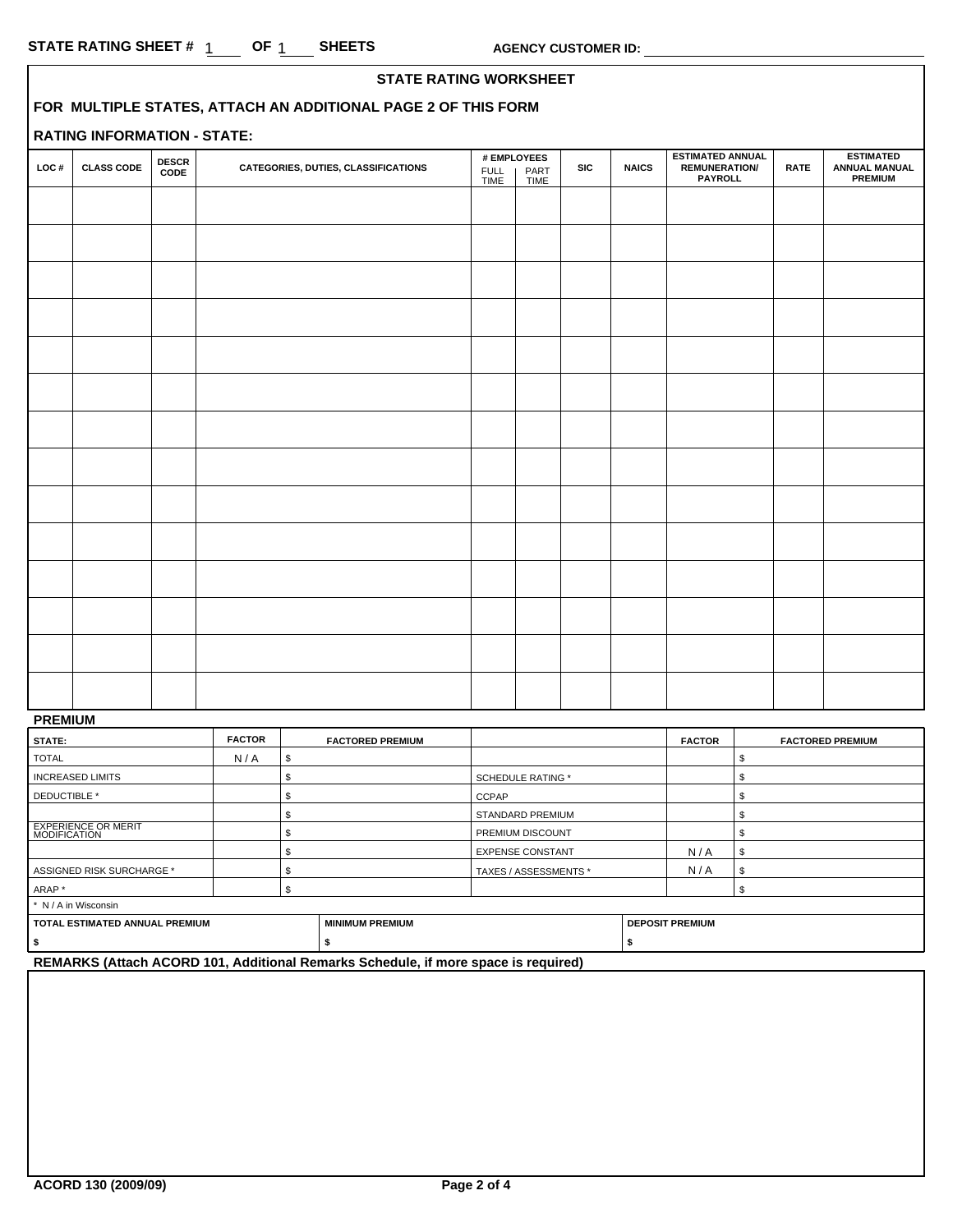# **PRIOR CARRIER INFORMATION / LOSS HISTORY**

## **AGENCY CUSTOMER ID:**

**Y / N**

|             | PROVIDE INFORMATION FOR THE PAST 5 YEARS AND USE THE REMARKS SECTION FOR LOSS DETAILS |                       |     |          | LOSS RUN ATTACHED  |                |
|-------------|---------------------------------------------------------------------------------------|-----------------------|-----|----------|--------------------|----------------|
| <b>YEAR</b> | <b>CARRIER &amp; POLICY NUMBER</b>                                                    | <b>ANNUAL PREMIUM</b> | MOD | # CLAIMS | <b>AMOUNT PAID</b> | <b>RESERVE</b> |
|             | CO:                                                                                   |                       |     |          |                    |                |
|             | POL#:                                                                                 |                       |     |          |                    |                |
|             | CO:                                                                                   |                       |     |          |                    |                |
|             | POL#:                                                                                 |                       |     |          |                    |                |
|             | CO:                                                                                   |                       |     |          |                    |                |
|             | POL#:                                                                                 |                       |     |          |                    |                |
|             | CO:                                                                                   |                       |     |          |                    |                |
|             | POL#:                                                                                 |                       |     |          |                    |                |
|             | CO:                                                                                   |                       |     |          |                    |                |
|             | POL#:                                                                                 |                       |     |          |                    |                |
|             | NATURE OF BUSINESS / DESCRIPTION OF OPERATIONS                                        |                       |     |          |                    |                |

**GIVE COMMENTS AND DESCRIPTIONS OF BUSINESS, OPERATIONS AND PRODUCTS: MANUFACTURING - RAW MATERIALS, PROCESSES, PRODUCT, EQUIPMENT; CONTRACTOR - TYPE OF WORK, SUB-CONTRACTS; MERCANTILE - MERCHANDISE, CUSTOMERS, DELIVERIES; SERVICE - TYPE, LOCATION; FARM - ACREAGE, ANIMALS, MACHINERY, SUB-CONTRACTS.**

#### **GENERAL INFORMATION**

EXPLAIN ALL "YES" RESPONSES<br>1. DOES APPLICANT OWN, OPERATE OR LEASE AIRCRAFT / WATERCRAFT?

| 2. DO / HAVE PAST, PRESENT OR DISCONTINUED OPERATIONS INVOLVE(D) STORING, TREATING, DISCHARGING, APPLYING, DISPOSING, OR |
|--------------------------------------------------------------------------------------------------------------------------|
| TRANSPORTING OF HAZARDOUS MATERIAL? (e.g. landfills, wastes, fuel tanks, etc)                                            |

3. ANY WORK PERFORMED UNDERGROUND OR ABOVE 15 FEET?

4. ANY WORK PERFORMED ON BARGES, VESSELS, DOCKS, BRIDGE OVER WATER?

5. IS APPLICANT ENGAGED IN ANY OTHER TYPE OF BUSINESS?

6. ARE SUB-CONTRACTORS USED? (If "YES", give % of work subcontracted)

7. ANY WORK SUBLET WITHOUT CERTIFICATES OF INSURANCE? (If "YES", payroll for this work must be included in the State Rating Worksheet on Page 2)

8. IS A WRITTEN SAFETY PROGRAM IN OPERATION?

9. ANY GROUP TRANSPORTATION PROVIDED?

10. ANY EMPLOYEES UNDER 16 OR OVER 60 YEARS OF AGE?

11. ANY SEASONAL EMPLOYEES?

12. IS THERE ANY VOLUNTEER OR DONATED LABOR? (If "YES", please specify)